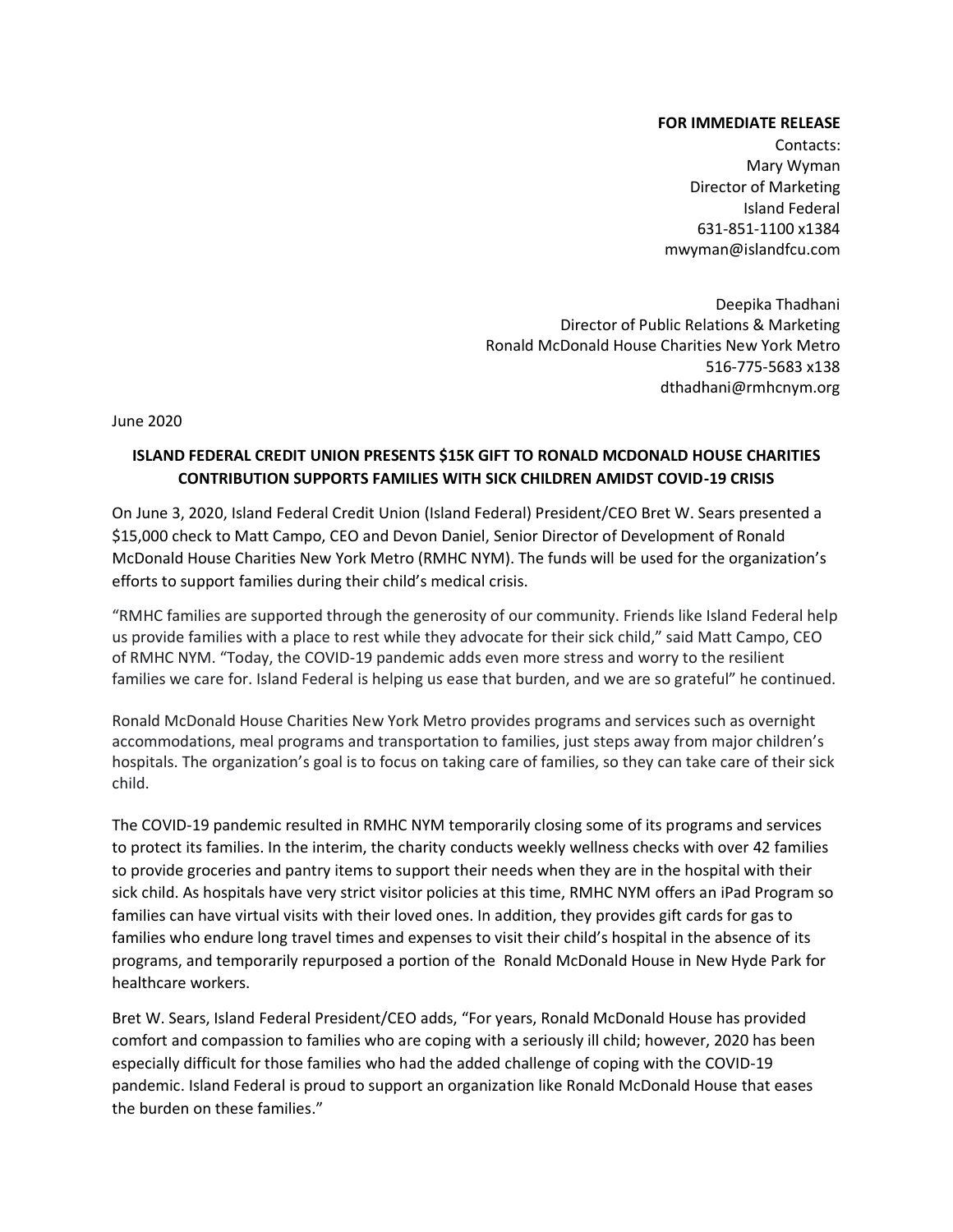# **About Island Federal Credit Union**

Island Federal Credit Union, headquartered in Hauppauge, N.Y., is a not-for-profit, full-service financial institution, providing affordable banking products and services to Long Islanders. Founded in 1955, Island has grown to be among the top performing credit unions in New York State with \$1.5 billion in assets, serving nearly 50,000 members. Island's successful track record can be attributed to consistently delivering the best rates, no hidden fees, and exceptional service to its members. When banking at Island, members have access to a complete menu of loan and deposit products, including: Simply Free Checking accounts, Certificate accounts, IRAs, Auto loans, Mortgage, Home Equity loans and lines, a Credit Mastercard® and Student Choice College loans. For anytime access, Island offers free 24/7/365 customer service, online banking, bill payer, and mobile banking services. In 2014, Island announced a 10-year, multi-faceted partnership with Stony Brook University that included naming rights of the Island Federal Credit Union Arena, sponsorship of the Stony Brook Film Festival, support of the Long Island State Veterans Home and Stony Brook Children's Hospital as well as providing two branches and more than 14 ATMs on the Stony Brook University campus. In 2018, Island Federal merged with Bay Ridge Federal Credit Union, adding a branch in Brooklyn. In addition to the Stony Brook University and Brooklyn locations, Island operates full-service branches located on Long Island, in Bellmore, East Setauket, Hauppauge, Hicksville, Massapequa, Riverhead, Sayville, and Selden. Island members can also access their Island accounts at more than 5,600 shared credit union branches throughout the country, and over 75,000 surcharge-free ATM networks worldwide. For more information about Island, stop by any branch, visit their website, islandfcu.com, or call (631) 851-1100.

## **About Ronald McDonald House Charities New York Metro**

RMHC New York Metro's mission is to build a community of compassionate care by creating and supporting programs that directly improve the health and well-being of sick children and their families. Thousands of families with sick children travel to the greater New York area each year to find lifesaving, medical care. Many families lack accommodation near the hospital, as well as the financial resources needed to support their sick children. RMHC New York Metro extends its support for families with sick children through the operation of a Ronald McDonald House in New Hyde Park and two Ronald McDonald Family Rooms at Stony Brook Children's Hospital. The organization also provides financial support to three, independent, Ronald McDonald House Chapters in the greater New York Metro area and community grants to regional children's charities. For more information on RMHC New York Metro programs or on becoming a donor or volunteer, please visit rmhcnym.org.

#### ##